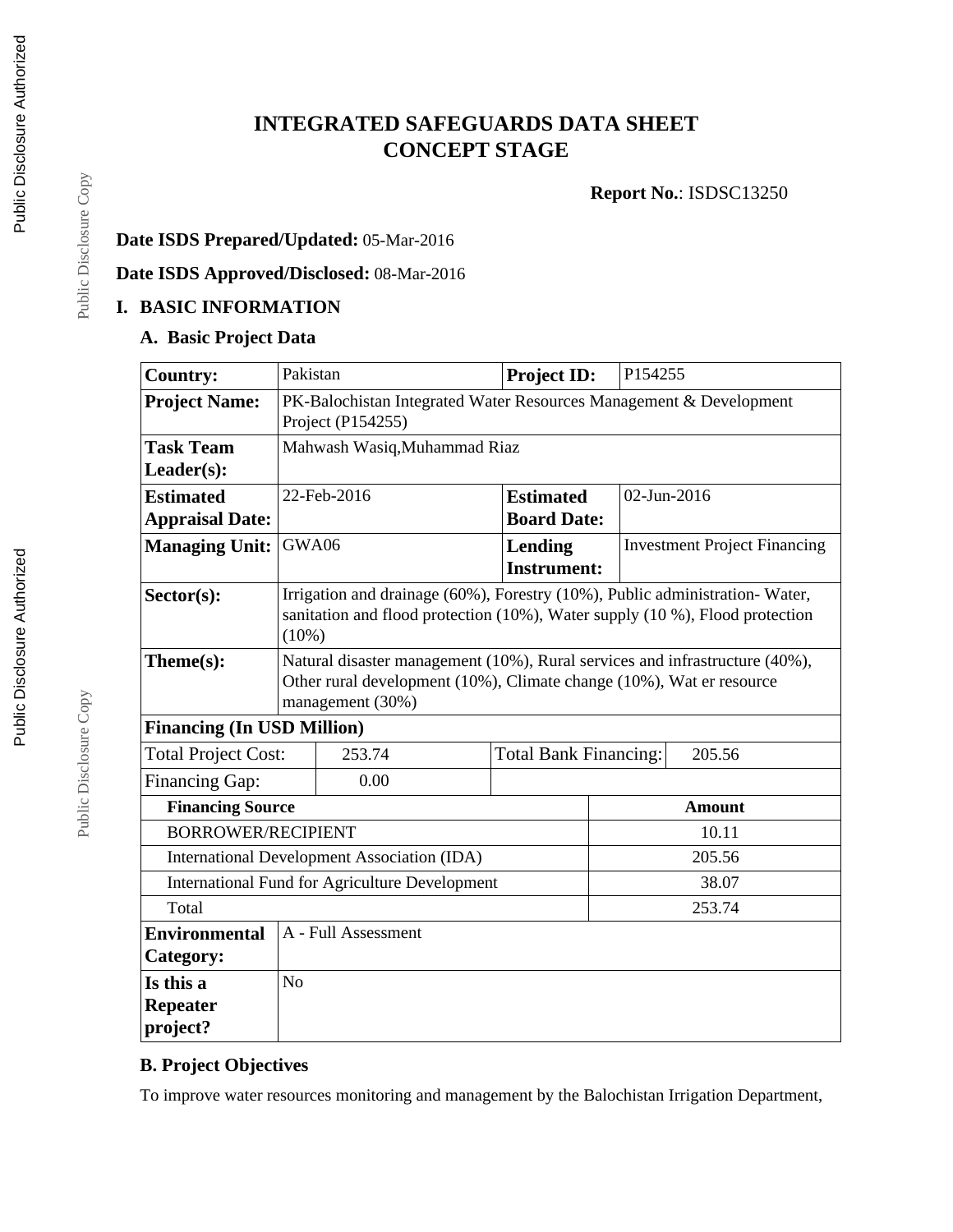and to increase adoption of water-efficient practices and technologies by water users in targeted communities, in focused areas of the Nari and Porali basins of Balochistan.

#### **C. Project Description**

The Project will begin the transformation of water management in Balochistan from a narrow irrigation project focus, to an integrated multi-sectoral river basin planning and development approach. It will achieve this through institutional restructuring and strengthening, investments in hydro-meteorological data and water information systems, and priority infrastructure investments in irrigation, potable water supply, flood protection, watershed and rangeland management.

For the Nari Basin (69,224 km2) and the Porali Basin (11,616 km2) all Project sub-components will be implemented. For the Pishin Lora Basin (16,671 km2) only sub-components A3 (Installation and Operation of Hydro-meteorological System) and sub-component B4 (Watershed & Rangeland Management and Environmental Protection) will be implemented. In addition, the project activities following an integrated water resources management approach, promoting: (i) water savings technologies in irrigated agriculture such as utilization of high efficiency irrigation system, promotion of land leveling which is the largest user of water, thereby improving soil and water availability; (ii) improved agriculture practices and promotion of drought tolerant cropping varieties and other productivity enhancement techniques related to pest management will improve soil and water conservation; (iii) better decision making by the farmers in better crop selection choices, based on analysis of soil, improved water availability, and weather advisories; (iv) improved watershed and rangeland management technologies to improve soil moisture retention, reducing erosion and improving groundwater recharge; and promoting conservation of two important ecosystems in Balochistan, namely the Juniper forest in the catchment areas of Nari river basin and the Mangroves forest in the delta of Porali river basins. These activities not only have a positive impact on the environmental sustainability but also builds resilience to climate change and associated impacts of floods and drought.

#### III. PROJECT DESCRIPTION

#### Component A: IWRM Institutions, Capacity and Information

Total Base Cost US\$27.54M, IDA US\$27.54M

This component will lay the foundation for a gradual transition to IWRM in Balochistan. It supports institutional restructuring, professional development, installation and operation of hydrometeorological systems, and establishment of river basin information systems and decision support systems. The project will establish a hydro-meteorological observation network in the three project river basins including telecommunication equipment, software for data transmission and analyses, storage conversion of the data into the needed information and training in network operation and maintenance (O&M). A flood early warning system will be installed and operated based on real-time data collection and transmission. Appropriate institutional arrangements for IWRM will be determined and progressively implemented during the Project. Significant investment will be made in professional development to enable a transition to IWRM including new and more effective institutions capable of robust water resources planning and management. A Water Resources Center of Excellence will be established, most likely hosted by a local university or existing technical institution.

Component B: IWRM Sub-projects

Total Cost US\$213.20M, IDA US\$203.09M, Beneficiaries US\$10.11M). This component will support implementation of IWRM sectoral investments in Nari and Porali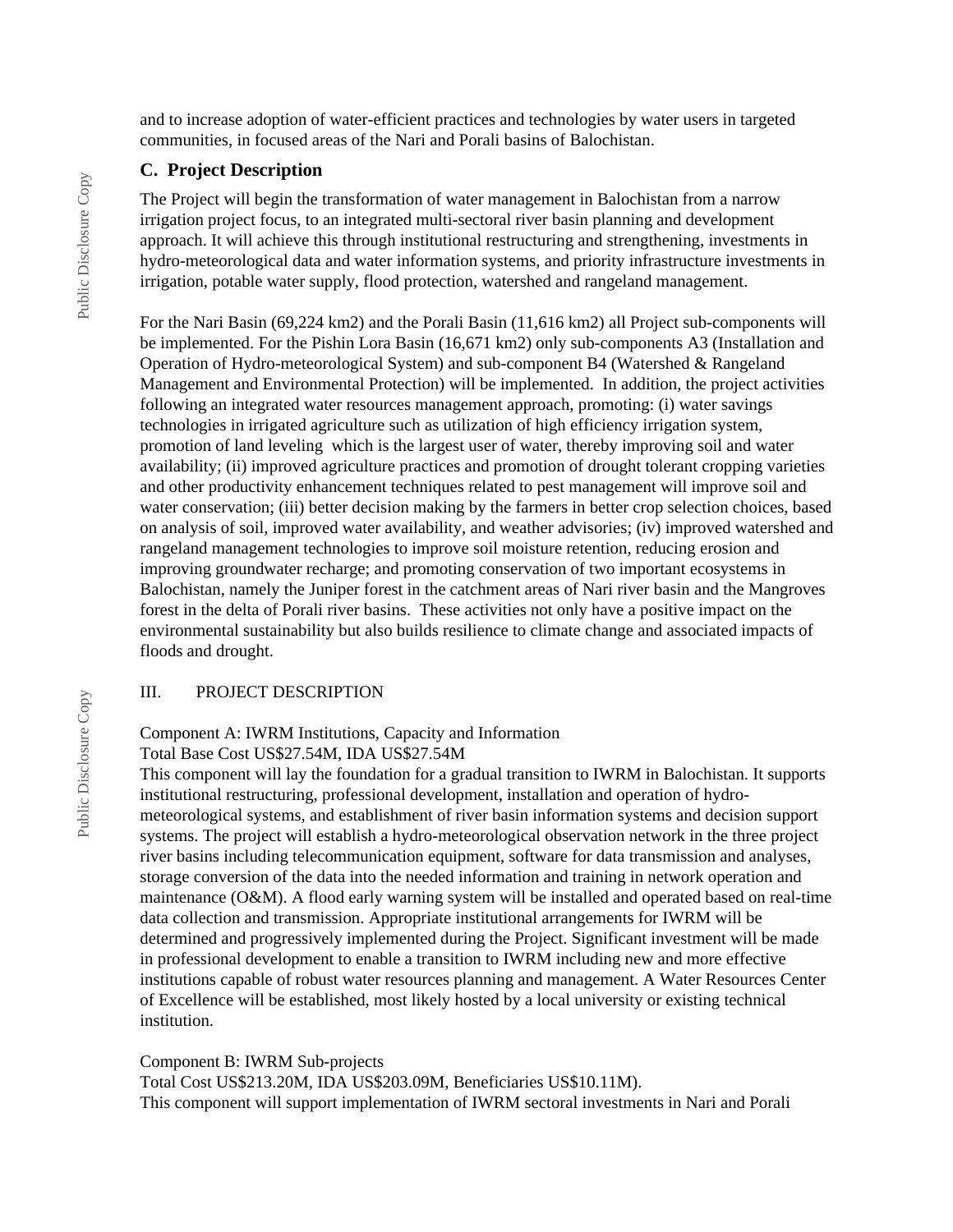basins within a framework of community mobilization and participation. Investments will include: construction and/or rehabilitation of irrigation and potable water supply facilities; flood protection infrastructure; watershed and rangeland management and environmental protection works; and onfarm water management and agricultural productivity activities.

Sub-component B1 Community mobilization will promote "grass roots" organizations and facilitate participatory skills development. Farmer organizations, water user associations, agricultural development groups and forest user groups will be established. Beneficiary farmers will contribute in-kind with labor for cost sharing of the development work.

Sub-component B2 Eight irrigation and sixteen potable water supply sub-projects will be implemented: four each in the Nari and Porali basins, spanning  $\sim$ 128,000 ha and benefiting  $\sim$ 48,100 households. Development work will include remodeling of the headwork and secondary canals, command area development in perennial irrigation, spate irrigation (Sailaba) and rainwater harvesting (Khushkaba) irrigation areas, and construction of access farm tracks. The Project will support construction and rehabilitation of sixteen village water supply schemes providing potable water supply to ~4,200 households.

Sub-component B3 High-intensity rain in the steep upper catchments generates high-energy flash flooding. There has been very limited investment to-date in flood protection; there is a dire need for flood protection works in five districts in the Nari basin and in two districts in the Porali basin. These works will protect  $\sim$  14,600 ha of farmland and  $\sim$  4,100 low-income family homes benefitting  $\sim$  10,200 households, as well as protecting 31 km of village roads (with 18 bridges and culverts) and various irrigation infrastructure.

Sub-component B4 will support a participatory approach to (i) watershed management (at the river basin and irrigation scheme levels), (ii) rangeland management focusing on highland pasture and biomass production and (iii) environmental protection including enlargement and conservation of protected juniper and mangrove forests. Watershed management activities will be undertaken in all three Project river basins, including soil and water conservation measures, rainwater harvesting and plantations. At the irrigation scheme level, watershed management will include drainage improvement, soil and water conservation measures and rehabilitation/protection of irrigable land degraded/endangered by erosion gullies. Rangeland management will introduce rotational grazing and stocking rate limits. Environmental protection will be guided by land use surveys in all three target basins to identify potential areas for protection. Mechanisms will be developed to enable sustainable local use of juniper forests and in the lower Nari and Porali basins mangrove protection will be a key priority. Total sub-component beneficiaries are  $\approx 280,000$ .

Sub-component B5 will improve on-farm and field irrigation water efficiency and farm productivity. Matching grants will be given to service providers and farmers for high-efficiency irrigation systems, land leveling, farm machinery and diverse training. Training will encompass improved water management technologies, improved crop management including Integrated Pest Management and crop diversification, exposure visits, training for women in agriculture and livestock, and on the job and off-site training for project/department staff. Total beneficiaries for this component are ~20,000 (within irrigation beneficiaries).

Component C: Project Management & Technical Assistance Total Costs US\$25.11M, IDA US\$25.11M This component will support project management, monitoring and evaluation and studies. The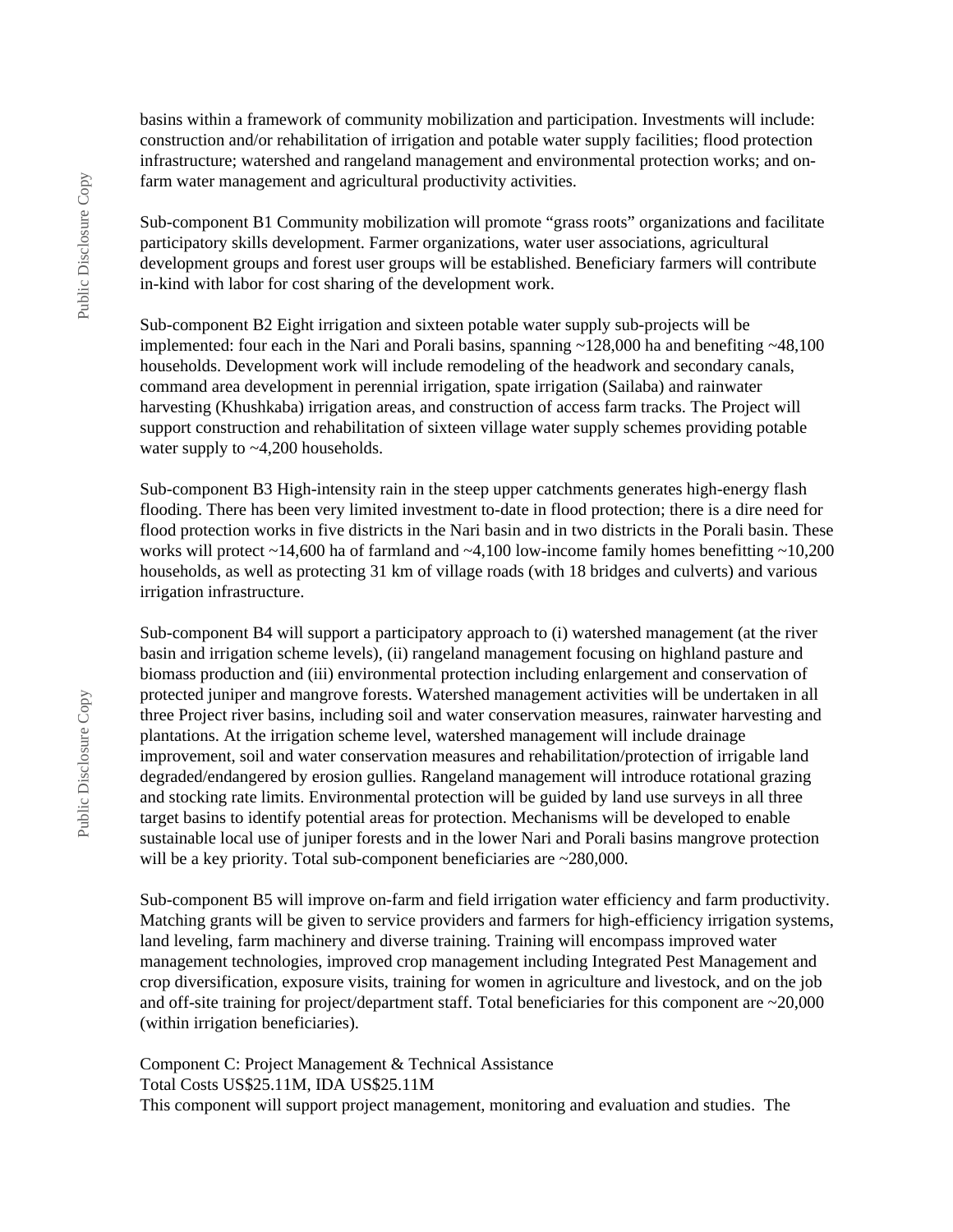component will finance expenditures associated with overall project implementation costs including incremental costs associated with PMU and the PIUs, Project Supervision and Implementation Assistance (PSIA) consultants, Monitoring and Evaluation (M&E) consultants, and implementation of Management Plans and Strategic Studies including Environmental Management Plan, Social Management Plan, Gender Action Plan, and strategic studies. Study tours will also be included with piloting of new technologies and others that may be identified during project implementation, as well as feasibility studies for other potential river basins.

## **D. Project location and salient physical characteristics relevant to the safeguard analysis (if known)**

The proposed project is to be implemented in three river basins of Pishin-Lora, Nari and Porali in the water stressed and highly arid region of Balochistan. All the selected basins are overdrawn, with high levels of groundwater extraction combined with old-styled irrigation practices. The selected basins are home to unique and fragile ecosystems. Ziarat district, located at the confluence of Pishin-Lora and Nari river basins, is host to the second largest Juniper Forests in the world. Porali river basin drains into Arabian Sea, supporting the mangrove forests located at the coast of Lasbela district. All the three basins have large tracts of rangelands and pastures that support the local livestock population as well as wild ungulate populations. There are four wildlife sanctuaries and two game reserves in Pishin-Lora Basin, two wildlife sanctuaries and one game reserve in Nari, and one wildlife sanctuary in Porali Basin. Since the project aims to increase cultivated area, possible water storage and diversion, and building new irrigation schemes, there is a high possibility of forest and/or pasture land conversion, decreased freshwater input to mangrove forests, and possible introduction of newer crop varieties, for all of which, detailed analysis of impacts is required. Also, with drought mitigation and flood protection measures in plan, there will be positive impacts to the environment as a whole, which need to be amplified and ensured.

## **E. Borrowers Institutional Capacity for Safeguard Policies**

Balochistan Irrigation Department of the Government of Balochistan will be the lead implementing agency and has already implemented Balochistan Small Scale Irrigation Bank funded project in the recent past. Overall the department has a limited capacity to plan and implement Safeguard requirements. It will therefore need considerable support for capacity development to implement the project safeguards requirements.

### **F. Environmental and Social Safeguards Specialists on the Team**

Abdelaziz Lagnaoui (GEN06)

Chaohua Zhang (GSU06) Maqsood Ahmed (GSU06)

## **II. SAFEGUARD POLICIES THAT MIGHT APPLY**

| <b>Safeguard Policies</b>       | Triggered? | <b>Explanation (Optional)</b>                         |  |
|---------------------------------|------------|-------------------------------------------------------|--|
| <b>Environmental Assessment</b> | Yes        | The project Investments will include construction     |  |
| OP/BP 4.01                      |            | and/or rehabilitation of irrigation and potable water |  |
|                                 |            | supply facilities; flood protection infrastructure;   |  |
|                                 |            | watershed and rangeland management and                |  |
|                                 |            | environmental protection works; and on-farm water     |  |
|                                 |            | management and agricultural productivity activities   |  |
|                                 |            | in a water-stressed area.                             |  |
|                                 |            | Implementation of sub-projects will also have         |  |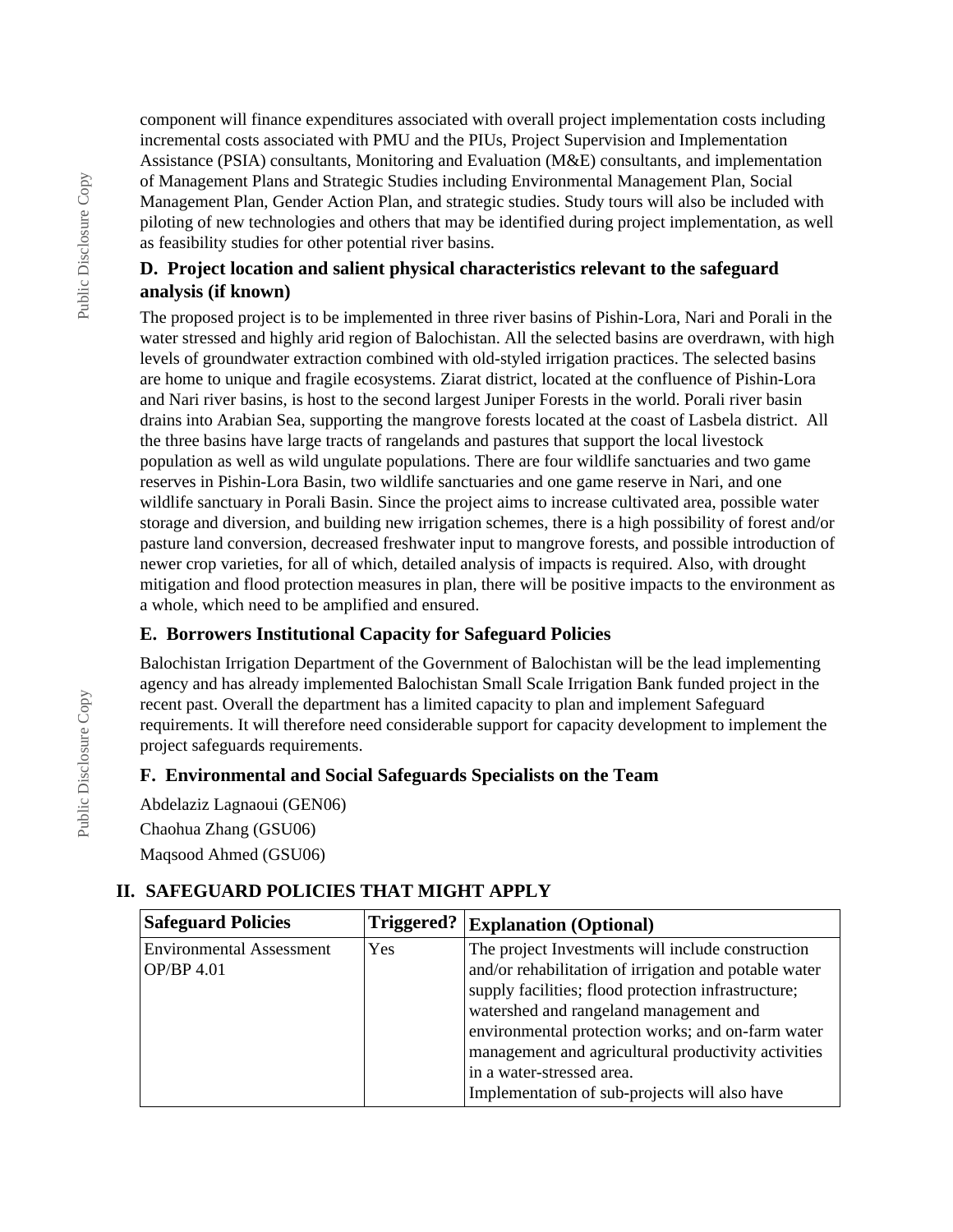|                                                  |     | construction-related environmental impacts such as<br>air quality deterioration, water and soil<br>contamination, land use and land form changes, and<br>impacts on biological resources. This policy is<br>therefore triggered to carry out detailed<br>environmental assessment and prepare environmental<br>monitoring and mitigation plan.                                                                                                                                                                                                                                |
|--------------------------------------------------|-----|-------------------------------------------------------------------------------------------------------------------------------------------------------------------------------------------------------------------------------------------------------------------------------------------------------------------------------------------------------------------------------------------------------------------------------------------------------------------------------------------------------------------------------------------------------------------------------|
| Natural Habitats OP/BP 4.04                      | Yes | This policy is triggered because of the potential<br>environmental impacts of project activities on the<br>natural habitats and protected areas in the selected<br>river basins. The EIA will identify and delineate any<br>areas of critical habitat and ensure application of the<br>mitigation hierarchy in accordance with this policy<br>for all project works                                                                                                                                                                                                           |
| Forests OP/BP 4.36                               | Yes | The proposed project will be developed in proximity<br>of natural forest areas and rangelands. Yet it is too<br>early to know at this stage whether interventions<br>could affect the rights and welfare of people<br>dependent on forests and if this would bring changes<br>in the management, protection, and utilization of<br>natural forests. OP/BP 4.36 is triggered as a<br>precautionary measure, and also to improve forest<br>conservation.                                                                                                                        |
|                                                  |     | Juniper forests in Ziarat and Mangrove forests at the<br>coast of Lasbela may be affected due to project<br>interventions. Rangelands are also classified as forest<br>area by the Balochistan Forest Department.                                                                                                                                                                                                                                                                                                                                                             |
| Pest Management OP 4.09                          | Yes | Sub-component B5 will improve on-farm and field<br>irrigation water efficiency and farm productivity.<br>This may lead to crop diversification and hence a<br>potential change in crop management practices. The<br>project is not contemplating procurement of any kind<br>of pesticides but will focus on delivering targeted<br>training that will encompass improved water<br>management technologies and improved crop<br>management practices, including Integrated Pest<br>Management. Pest Management Training modules<br>will be part of the project's subcomponent. |
| <b>Physical Cultural Resources</b><br>OP/BP 4.11 | Yes | The policy on Physical Cultural Resources (OP 4.11)<br>applies given the uncertainty at this stage regarding<br>the exact locations of activities to be carried out<br>under the project. Some forests or landscapes<br>concerned by the project might be considered to have<br>historical or cultural significance such as spirit<br>forests, sacred valleys or other features of the natural                                                                                                                                                                                |

Public Disclosure Copy Public Disclosure Copy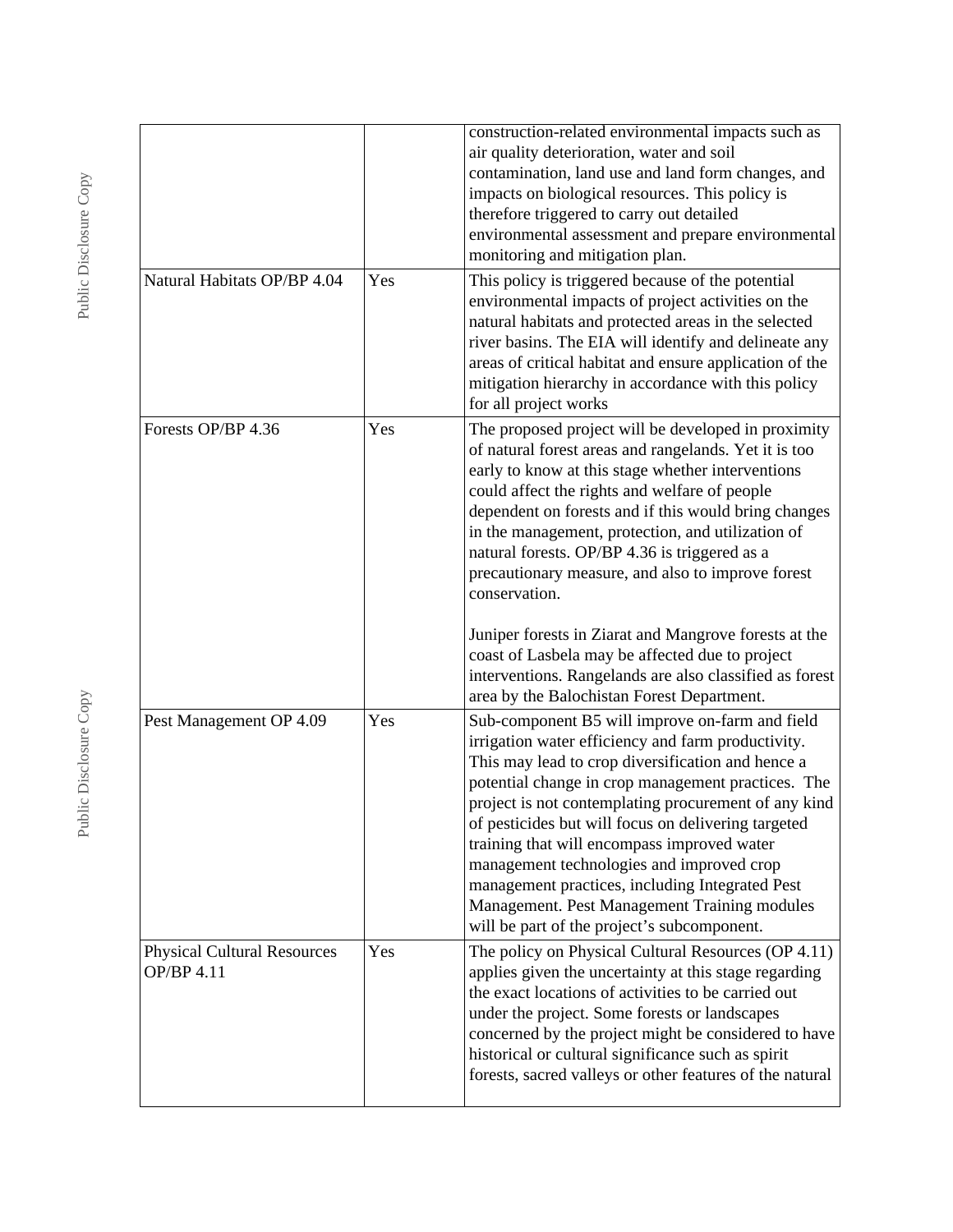|                                                   |                | landscape. The EIA will include specific provisions<br>to assess the potential impacts on forests, sacred<br>valleys or landscapes considered to have historical or<br>cultural significance. The EIA will also include<br>provisions for the treatment of physical cultural<br>resources that may be discovered during project<br>implementation (chance finds).                                                                                                                                                                                                                                                                                                                                                                                           |
|---------------------------------------------------|----------------|-------------------------------------------------------------------------------------------------------------------------------------------------------------------------------------------------------------------------------------------------------------------------------------------------------------------------------------------------------------------------------------------------------------------------------------------------------------------------------------------------------------------------------------------------------------------------------------------------------------------------------------------------------------------------------------------------------------------------------------------------------------|
| Indigenous Peoples OP/BP<br>4.10                  | N <sub>o</sub> | Basin-wide social assessments and scheme-wise<br>social impact assessments in the first year program<br>have been conducted. They indicate that there are no<br>indigenous people as defined in OP 4.10 reside in the<br>project basins and therefore the policy is considered<br>not triggered.                                                                                                                                                                                                                                                                                                                                                                                                                                                            |
| Involuntary Resettlement OP/<br>BP 4.12           | Yes            | The overall project design and implementation has<br>adopted a programmatic approach. Accordingly, a<br>Resettlement Policy Framework has been developed<br>to guide resettlement planning for the various<br>schemes to be identified, designed and implemented<br>under the project. At the same time, a few schemes<br>have been designed in detail for implementation in<br>the first year of the project. For these schemes,<br>social impact assessments have been carried out and<br>a Social Impact Assessment and Mitigation Plan is<br>being developed. This plan documents the SIA<br>findings, socioeconomic baseline, impact<br>assessments, mitigation measures, stakeholder<br>participation, grievances and implementation<br>arrangements. |
| Safety of Dams OP/BP 4.37                         | $\rm No$       | This policy is not triggered as the project will not<br>support the construction or rehabilitation of dams nor<br>will it support other investments which rely on the<br>services of existing dams.                                                                                                                                                                                                                                                                                                                                                                                                                                                                                                                                                         |
| Projects on International<br>Waterways OP/BP 7.50 | Yes            | Because the project activities are implemented in the<br>Pishin Lora (TBC) and Nari basin, which are<br>international waterways, the International Waterways<br>Policy (OP 7.50) may be triggered. Works will be<br>limited to installation of hydro-meteorological<br>stations and watershed range land management,<br>neither of which will adversely affect the quality or<br>quantity of water flows to downstream riparians' or<br>be adversely affected by other riparians' water use.<br>Exception to riparian notification as per paragraph 7<br>(a) of OP7.50 will be sought from SARVP                                                                                                                                                            |
| Projects in Disputed Areas OP/<br>BP 7.60         | No             | The project is not located in Disputed Areas as<br>defined in the Bank policy.                                                                                                                                                                                                                                                                                                                                                                                                                                                                                                                                                                                                                                                                              |

# **III. SAFEGUARD PREPARATION PLAN**

<sup>&</sup>lt;sup>1</sup> Reminder: The Bank's Disclosure Policy requires that safeguard-related documents be disclosed before appraisal (i) at the InfoShop and (ii) in country, at publicly accessible locations and in a form and language that a